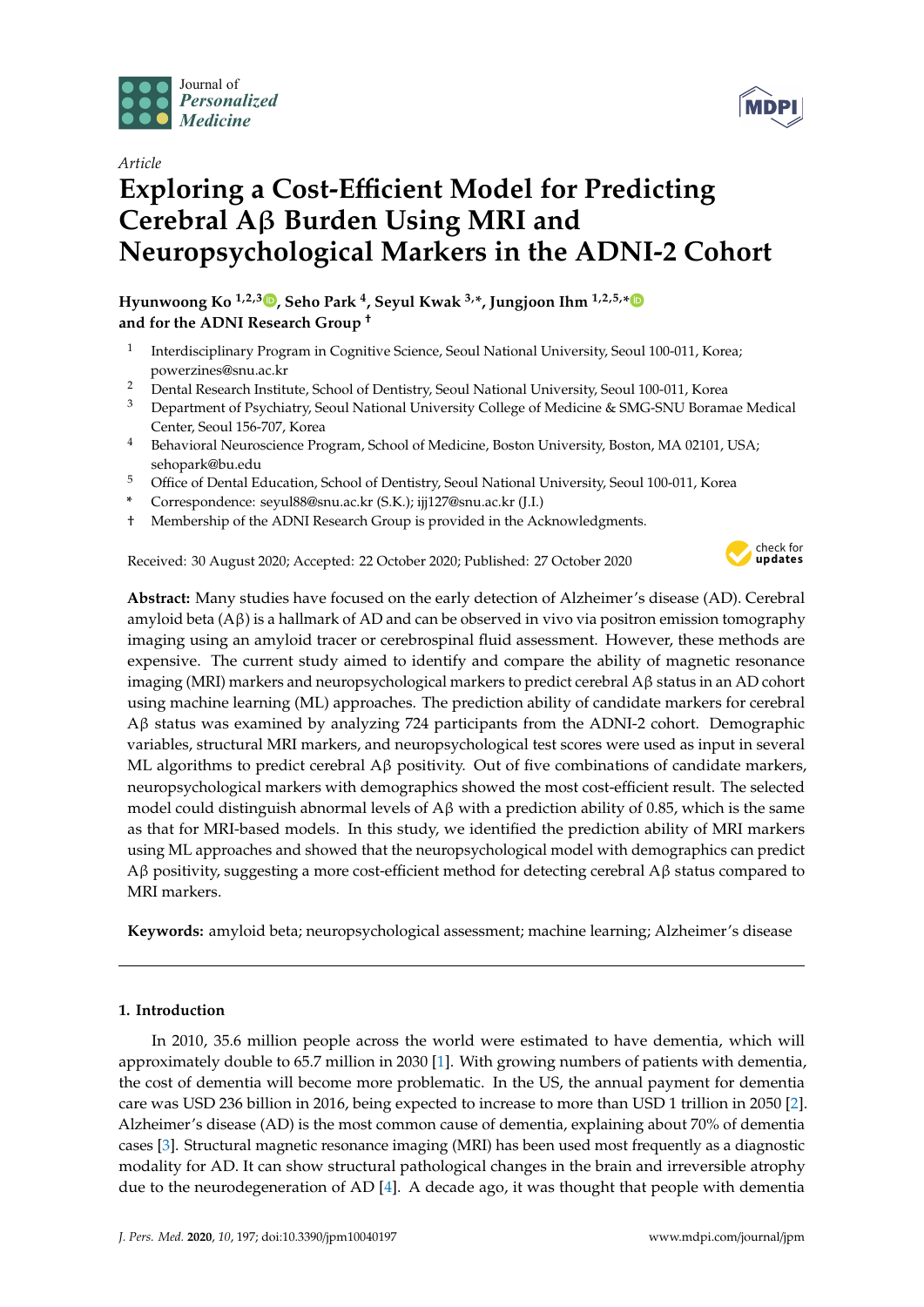had AD-related pathological changes and those who were cognitively normal (CN) did not have such changes in their brains [\[5\]](#page-8-4). However, this has been reconsidered, and now, it is thought that both AD-related pathological changes and clinical symptoms depend on the stage of disease, suggesting that the end state of the process is dementia, with the accumulation of pathological and clinical changes. In this respect, structural MRI (e.g., cortical atrophy) can no longer provide specific evidence for AD, but the extent of cortical atrophy measured by structural MRI still associates closely with Braak staging at autopsy [\[6](#page-8-5)[,7\]](#page-8-6).

Recently, it has been well established that beta-amyloid (Aβ) is an essential component of AD, and  $\widehat{A}\beta$  begins to accrue almost 10–15 years before the clinical onset of AD [\[8\]](#page-8-7). Advances in AD research and imaging methods have made it possible to detect cerebral Aβ deposition in people without postmortem autopsy by using positron emission tomography (PET). Approximately 20–30% of CN elderly have AD-specific neuropathology in their brains as measured by carbon-11-labeled Pittsburgh compound-B ( $^{11}$ C-PiB) PET [\[9\]](#page-8-8). However, these techniques have a few limitations. Employing amyloid PET is expensive, it is not commonly available, and it causes exposure to radiation. Cerebrospinal fluid (CSF) analysis can also be used to gauge Aβ 42; however, it is labor intensive, requires an invasive lumbar puncture, and has poor inter-laboratory reliability, making it difficult to implement [\[10\]](#page-8-9).

Neuropsychological assessment, a sensitive and cost-efficient measurement for diagnosing AD, can be used as a non-invasive evaluation tool for AD-related pathology. Despite several advantages of using neuropsychological assessment for evaluating AD pathology, only a few studies have used the assessment as a predictive tool [\[11](#page-8-10)[,12\]](#page-8-11). A recent study demonstrated the ability to predict based on neuropsychological assessment and demographics using a brief machine learning (ML) approach [\[13\]](#page-8-12). In the study, the ML result suggested that neuropsychological tests with demographics could be used as a preliminary screening for detecting Aβ before neuroimaging, such as amyloid PET. Except for several studies, the majority of the studies in the AD-related research fields that applied ML used structural MRI images [\[14](#page-8-13)[,15\]](#page-8-14). Additionally, there were few studies that focused on applying ML techniques to AD studies to predict  $A\beta$  status [\[16,](#page-8-15)[17\]](#page-8-16).

The goal of the current study was to propose models that can predict an abnormal level of cerebral Aβ based on neuropsychological test scores and demographics using several ML algorithms. For exploring and comparing the prediction performance of neuropsychological test-derived models, two brain measures that are well known to be related to cerebral amyloid deposition were considered [\[18,](#page-8-17)[19\]](#page-9-0): cortical thickness and volume. Finally, feature-selection approaches were used to provide the explainable and practical implications of the results.

#### **2. Materials and Methods**

#### *2.1. Ethics Statement*

In this study, we used participant data from the Alzheimer's Disease Neuroimaging Initiative (ADNI), a multicenter project with approximately 50 medical centers and university sites across the United States and Canada [\[20\]](#page-9-1). The ADNI was launched in 2003 as a public–private partnership led by principal investigator Michael W. Weiner, MD. Its primary goal is to test whether biological markers such as serial MRI, PET, and clinical and neuropsychological assessment can be combined to measure the progression of patients with mild cognitive impairment (MCI) and early AD. The participants were between 55 and 90 years old, and were able to undergo all the assessment procedures and consent to participate in longitudinal follow-up. Written consent forms were obtained from all participants, and the study was conducted after approval from the Institutional Review Board at each participating institution.

#### *2.2. Participants*

CN participants were the control group in the ADNI study and showed no significant clinical symptoms such as depression, MCI, or dementia. The participants had a significant memory concern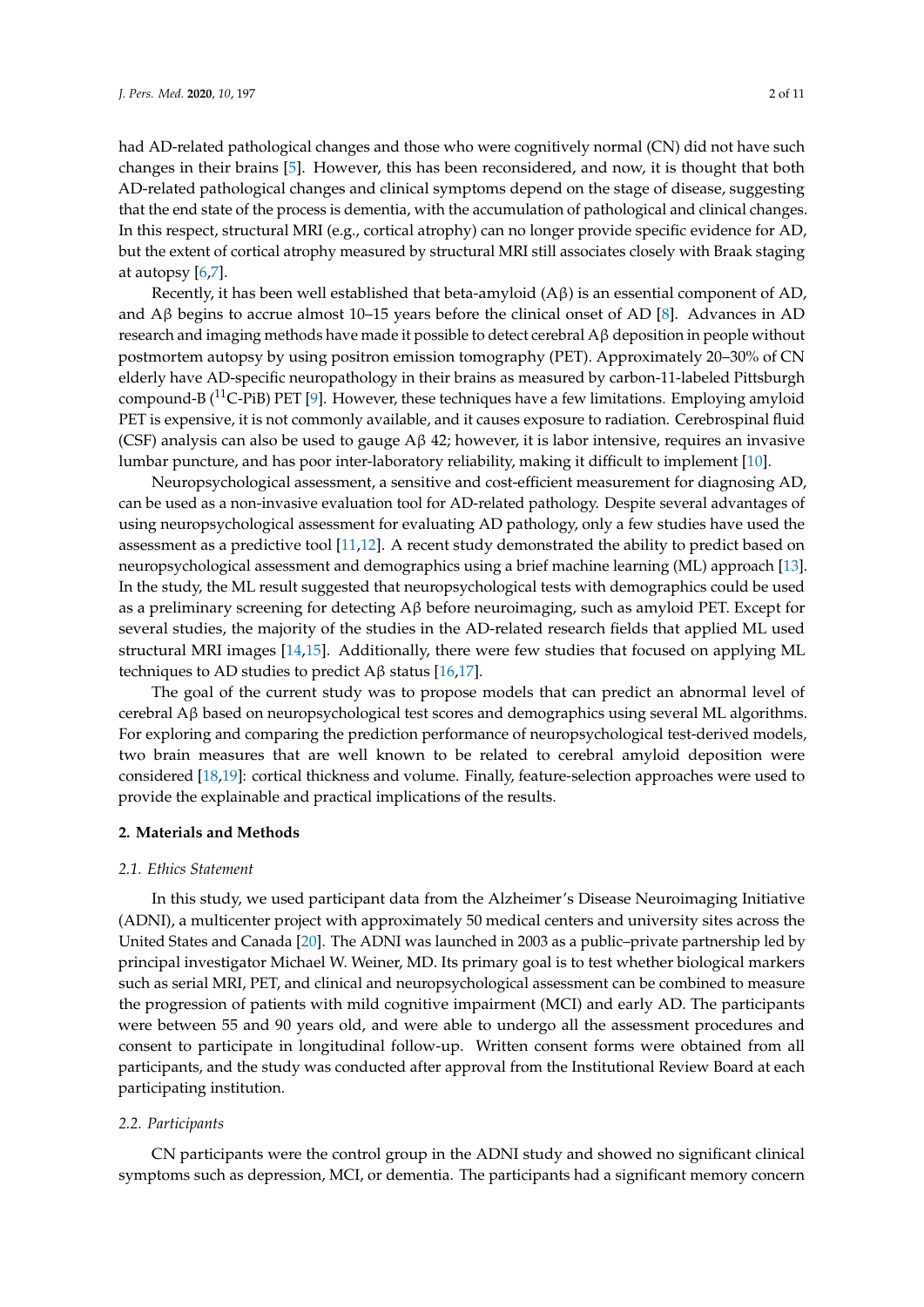(SMC) score within the normal range for cognitive function but reported concerns about their memory. Participants with early MCI (EMCI) and late MCI (LMCI) reported their SMC either autonomously via an informant or through clinicians. However, daily living activities were preserved, and other cognitive domains showed no significant impairment, without signs of dementia. The degree of MCI (early or late) was determined with the Logical Memory subtest of the Wechsler Memory Scale [\[21\]](#page-9-2). Participants with AD met the National Institute of Neurological and Communicative Disorders and Stroke–Alzheimer's Disease and Related Disorders Association criteria for probable AD [\[22,](#page-9-3)[23\]](#page-9-4). A detailed description of the inclusion/exclusion criteria can be found at ADNI website [\[24\]](#page-9-5).

Data were downloaded from the ADNI database and included all the subjects recruited in the ADNI-2 with complete baseline data available for cognitive assessment, Apolipoprotein E (APOE) genotype processing, and PET Aβ quantitation. Our study sample included 724 subjects (170 control subjects, 95 with SMC, 324 with MCI (169 with EMCI and 155 with LMCI), and 135 with AD) who were recruited between 2011 and 2013, each of whom had a baseline APOE genotype, structural MRI, and florbetapir session.

#### *2.3. Amyloid PET Data*

Baseline  $\Lambda\beta$  deposition was visualized using florbetapir-PET. Amyloid PET results were downloaded from the latest available dataset "UCSF Berkeley—AV45 Analysis" (accessed on 27 August 2019) in the ADNI database. Detailed methods for PET acquisition and analysis can be found in the work by Landau and colleagues [\[25,](#page-9-6)[26\]](#page-9-7). The florbetapir images consisted of  $4 \times 5$  min frames acquired 50–70 min after injection. The images were realigned, averaged, resliced to a common voxel size (1.5 mm), and smoothed to a common resolution of 8 mm in full width at half-maximum [\[27\]](#page-9-8). Structural T1-weighted images were acquired concurrently with the baseline florbetapir images. The images were used as structural templates to define the cortical regions of interest (ROIs), and the reference regions in native space for each subject were obtained with the FreeSurfer (version 5.3.0, Boston, MA, USA), which is documented and freely available online [\[28\]](#page-9-9). Baseline florbetapir scans for each participant were co-registered to baseline structural T1-weighted images. The images were subsequently used to extract weighted cortical retention indices and the standardized uptake value (SUV) from gray matter within four cortical ROIs (frontal, anterior/posterior cingulate, lateral parietal, and lateral temporal) that were averaged to generate a mean cortical SUV as described online in greater detail [\[29\]](#page-9-10). Cortical SUV ratios (SUVRs) were obtained by normalizing the cortical SUV to the mean uptake in the whole cerebellum reference region. The participants were classified as cerebral  $A\beta$ positive if the florbetapir SUVR was greater than 1.1.

#### *2.4. Structural MRI Data*

Structural MRI scans were obtained at baseline visits according to a standardized protocol [\[30\]](#page-9-11). Briefly, all the participants in the current study were scanned using the 3T-MRI scanning protocol (GE Healthcare, Milwaukee, WI, USA; Philips, Eindhoven, Netherlands; Siemens, Erlangen, Germany). Cortical reconstruction and volumetric segmentation were performed with the same FreeSurfer image analysis suite. Cortical thickness and volume data were downloaded from "UCSF—Cross-Sectional FreeSurfer (5.1) (accessed on 8 November 2019)" in the ADNI database. Further details for MRI scans are described in more detail elsewhere [\[31\]](#page-9-12).

#### *2.5. Neuropsychological Assessment*

The following measurements were considered: the Mini-Mental State Examination (MMSE) [\[32\]](#page-9-13), Alzheimer's Disease Assessment Scale (ADAS-Cog 13) [\[33\]](#page-9-14), the Rey Auditory Verbal Learning Test (AVLT) [\[34\]](#page-9-15), Logical Memory (LM) [\[21\]](#page-9-2), the Clock Drawing Task [\[35\]](#page-9-16), the Trail Making Test [\[36\]](#page-9-17), Category Fluency [\[37\]](#page-9-18), the Boston Naming Test (BNT) [\[35\]](#page-9-16), and the American National Adults Reading Test (ANART) [\[38\]](#page-9-19).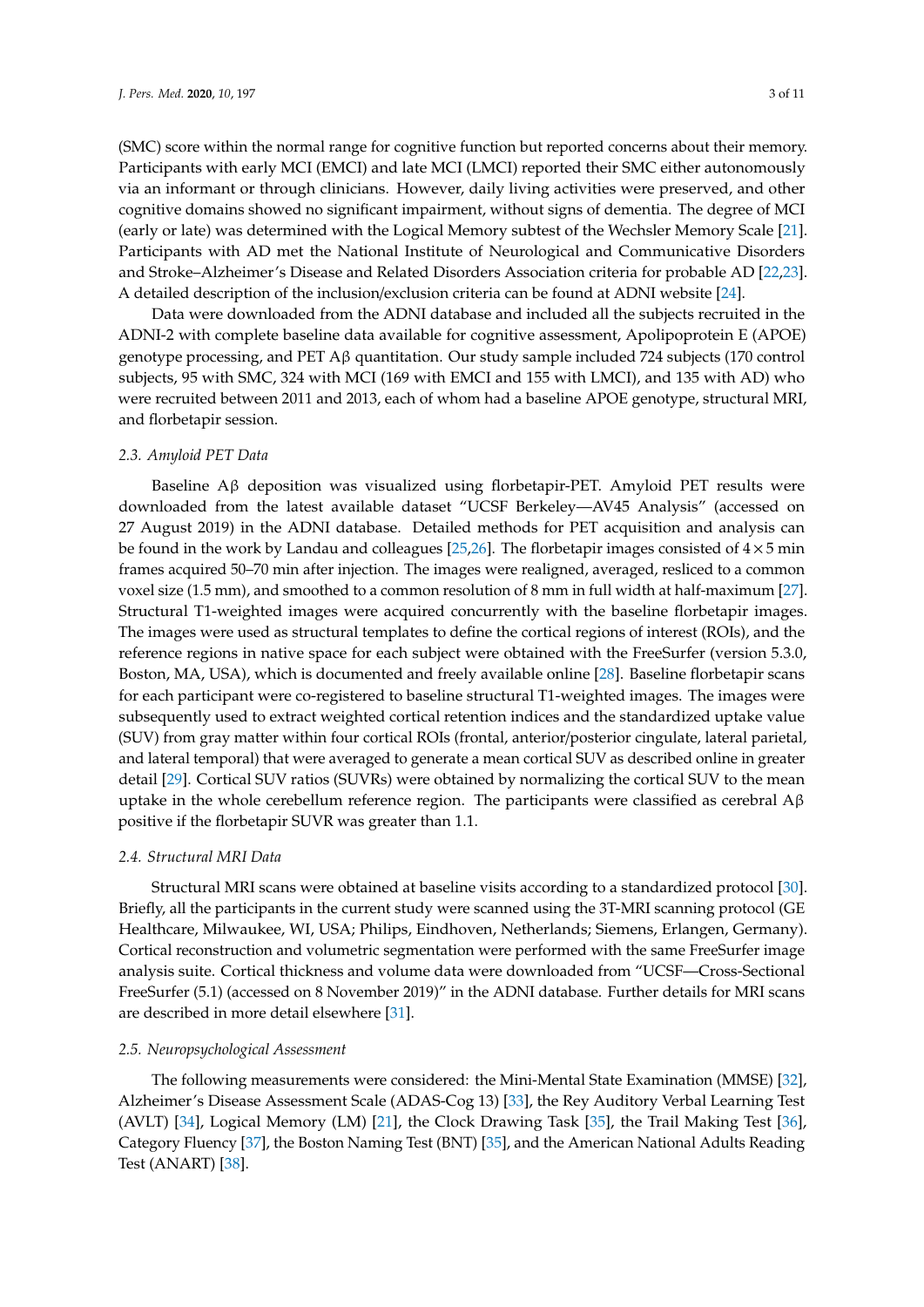#### *2.6. Statistical Analyses*

The demographics were compared between groups using t-tests.  $\chi^2$  tests were used to compare dichotomous variables. For predictability estimation, the aforementioned features, cortical thickness and volume, and cognitive performance were used as input data for the supervised learning ML algorithm. The algorithms used in current study were as follows: logistic regression (LR), support vector machine (SVM), boosted decision tree (BDT), and artificial neural network (ANN). Since the over-fitting problem at the second level of inference (i.e., model selection) could cause a deleterious effect on generalizability, model selection for the ML models was not conducted in the current study [\[39\]](#page-9-20).

Next, to explain multivariate profiles with respect to input features that were accurately distinguished from Aβ positivity for participants, the adaptive least absolute shrinkage and selection operator (LASSO) ML algorithm were applied to the dataset [\[40\]](#page-9-21). The adaptive LASSO, which is a penalized regression method [\[41\]](#page-9-22), is a popular technique for simultaneous estimation and consistent variable selection [\[40\]](#page-9-21). The regression coefficients of unimportant variables shrank to 0 upon implementing the adaptive LASSO. In that regard, the adaptive LASSO algorithm provided interpretable results related to abnormal levels of cerebral Aβ.

In order to evaluate the generalizability of the results from the ML algorithms, 10-fold cross-validation was applied during the variable selection process. First, the data were randomly split into a training set (66.7% of the data) and a test set (33.4% of the data). All of the ML models were fitted using the training set, and classifications were separately made on the test and training datasets. The optimal parameter, lambda, was determined across 1000 iterations of 10-fold cross-validation to minimize the deviance of the model. Then, predictions were made on the test set based on the ML models trained in the training set.

The parameters used to compare the prediction performance of and validate the models were as follows: the accuracy (ACC), precision (PRE), recall (REC), F1 score, and area under the curve (AUC). Analyses were performed using R software (version 3.6.1, Vienna, Austria) [\[42\]](#page-10-0).

#### **3. Results**

#### *3.1. Subject Characteristics*

The demographic data for all participants are presented in Table [1.](#page-3-0) Of the 724 study participants, 339 (46%) were APOE ε4 carriers and 400 (54%) were Aβ positive (Aβ+).

<span id="page-3-0"></span>

| <b>Characteristics</b>                                                  | <b>CN</b><br>$(N = 170)$ | <b>SMC</b><br>$(N = 95)$ | <b>EMCI</b><br>$(N = 169)$ | <b>LMCI</b><br>$(N = 155)$ | AD<br>$(N = 135)$ | <b>Total</b><br>$(N = 724)$ |
|-------------------------------------------------------------------------|--------------------------|--------------------------|----------------------------|----------------------------|-------------------|-----------------------------|
| Age, years                                                              | 73.9(6.2)                | 72.9(5.7)                | 71.6(7.1)                  | 72.6 (7.6)                 | 74.9 (8.1)        | 73.2(7.1)                   |
| No. of females $(\% )$                                                  | 91(51%)                  | 55 (58%)                 | 71 (42%)                   | 71 (46%)                   | 56 (41%)          | 344 (47%)                   |
| Education, years                                                        | 16.6(2.5)                | 16.7(2.6)                | 16.2(2.7)                  | 16.6(2.6)                  | 15.7(2.6)         | 15.7(2.6)                   |
| No. of APOE $\varepsilon$ 4<br>carriers $\left(\% \right)$ <sup>a</sup> | 50 $(28%)$               | $29(31\%)$               | 77 (46%)                   | 90(58%)                    | 93 (69%)          | 339 (46%)                   |
| $Aβ$ positivity (%)                                                     | 53 (29%)                 | 33(35%)                  | 84 (50%)                   | 108 (70%)                  | 122 (90%)         | 400(54%)                    |

**Table 1.** Demographics of participants.

Abbreviations: APOE—Apolipoprotein; Aβ—Amyloid beta; CN—Clinically normal; SMC—Subjective memory concerns; EMCI—Early mild cognitive impairment; LMCI—Late mild cognitive impairment; AD—Alzheimer's disease. Data are presented as mean (SD) unless otherwise indicated. <sup>a</sup> APOE ε4 carriers are the percentage of individuals with at least one APOE ε4 allele.

#### *3.2. Feature Combination and Performance of the ML Models*

In an attempt to compare the predictive performance of each model across the combinations of input features, we split the features into several subsets: (1) whole dataset: demographics (Demo) + neuropsychological assessment (NA) + cortical thickness (CT) + cortical column (CV); (2) Demo + CV + NA; (3) Demo + CT + NA; (4) Demo + CV + CT; (5) Demo + NA. For the overall values, it was difficult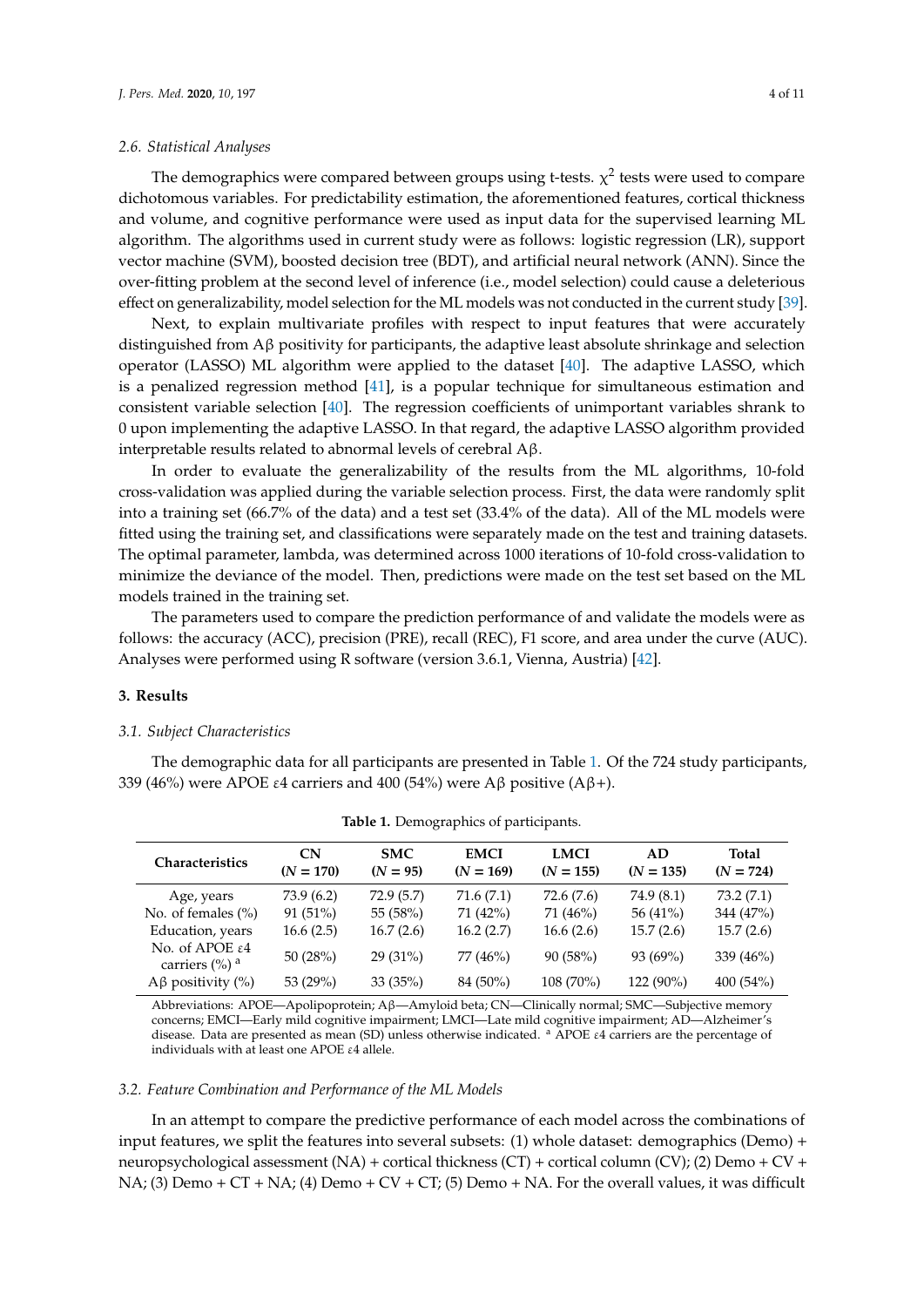<span id="page-4-0"></span>to show that there was a significant difference in the prediction ability of each performance index or applied model among the combinations using MRI markers (Table [2\)](#page-4-0). In this respect, we therefore verified the pattern of the prediction ability without MRI markers, i.e., the fifth combination. Table [3](#page-4-1) shows the results using the fifth combination. The combination with 16 neuropsychological assessment features, excluding MRI markers, produced results similar to those with up to 270 MRI markers. Thus, only the fifth combination was considered in the subsequent analysis for feature selection.

|                  | <b>ACC</b> | <b>PRE</b> | <b>REC</b> | F1   | <b>AUC</b> |
|------------------|------------|------------|------------|------|------------|
| WHOLE            |            |            |            |      |            |
| LR               | 0.75       | 0.78       | 0.76       | 0.77 | 0.84       |
| <b>SVM</b>       | 0.75       | 0.79       | 0.75       | 0.77 | 0.85       |
| <b>BDT</b>       | 0.76       | 0.81       | 0.72       | 0.77 | 0.85       |
| <b>ANN</b>       | 0.74       | 0.77       | 0.74       | 0.76 | 0.81       |
| $Demo + CV + NA$ |            |            |            |      |            |
| LR               | 0.76       | 0.80       | 0.76       | 0.78 | 0.84       |
| <b>SVM</b>       | 0.76       | 0.80       | 0.74       | 0.77 | 0.85       |
| <b>BDT</b>       | 0.75       | 0.81       | 0.71       | 0.76 | 0.84       |
| <b>ANN</b>       | 0.73       | 0.77       | 0.73       | 0.75 | 0.81       |
| Demo + $CT + NA$ |            |            |            |      |            |
| LR               | 0.75       | 0.79       | 0.75       | 0.77 | 0.84       |
| <b>SVM</b>       | 0.76       | 0.80       | 0.76       | 0.78 | 0.84       |
| <b>BDT</b>       | 0.77       | 0.83       | 0.74       | 0.78 | 0.82       |
| ANN              | 0.75       | 0.77       | 0.78       | 0.78 | 0.82       |
| $Demo + CV + CT$ |            |            |            |      |            |
| LR               | 0.77       | 0.82       | 0.76       | 0.79 | 0.84       |
| <b>SVM</b>       | 0.74       | 0.80       | 0.72       | 0.76 | 0.84       |
| BDT              | 0.75       | 0.83       | 0.70       | 0.76 | 0.83       |
| <b>ANN</b>       | 0.71       | 0.85       | 0.58       | 0.69 | 0.81       |

**Table 2.** Results of models including MRI markers.

<span id="page-4-1"></span>Abbreviations: WHOLE—Demp + NA + CT + CV; Demo—Demographics; NA—Neuropsychological assessment; CT—Cortical thickness; CV—Cortical volume; ACC—Accuracy; PRE—Precision; REC—Recall; AUC—Area under curve; LR—Logistic regression; SVM—Support vector machine; BDT—Boosted decision tree; ANN—Artificial neural network.

|  |  | <b>Table 3.</b> Results of models excluding MRI markers. |  |  |  |  |  |  |  |  |  |
|--|--|----------------------------------------------------------|--|--|--|--|--|--|--|--|--|
|--|--|----------------------------------------------------------|--|--|--|--|--|--|--|--|--|

|            | ACC. | PRE REC |      | F1.  | AUC  |
|------------|------|---------|------|------|------|
| Deom + NA  |      |         |      |      |      |
| LR.        | 0.75 | 0.79    | 0.74 | 0.77 | 0.83 |
| <b>SVM</b> | 0.75 | 0.80    | 0.73 | 0.76 | 0.83 |
| <b>BDT</b> | 0.71 | 0.76    | 0.70 | 0.73 | 0.79 |
| <b>ANN</b> | 0.75 | 0.83    | 0.70 | 0.75 | 0.83 |

Abbreviations: Demo—Demographics; NA—Neuropsychological assessment; ACC—Accuracy; PRE—Precision; REC—recall; AUC—Area under curve; LR—Logistic regression; SVM—Support vector machine; BDT—Boosted decision tree; ANN—Artificial neural network.

#### *3.3. Feature Selection from Adaptive LASSO*

The demographic (age, gender, and APOE  $\varepsilon$ 4 status) and neuropsychological data were assessed for their ability to predict cerebral amyloid positivity. The adaptive LASSO, based on the shrinkage method, was conducted to identify significant features among the 19 variables for predicting  $A\beta$ positivity. Figure [1](#page-5-0) shows the multivariate profiles for cerebral  $\mathbf{A}\beta$  positivity, revealed by the adaptive LASSO algorithm. First, Aβ positivity was more prevalent in participants who were older, female, and APOE ε4 carriers and showed poor cognitive performance in several measures in the ADNI-2 population (worse delayed recall and global cognition: ADAS-Cog 13). The receiver operating characteristic (ROC) demonstrated an AUC of 0.824 for distinguishing  $A\beta$  positivity using 6 of 20 features (Figure [2\)](#page-5-1).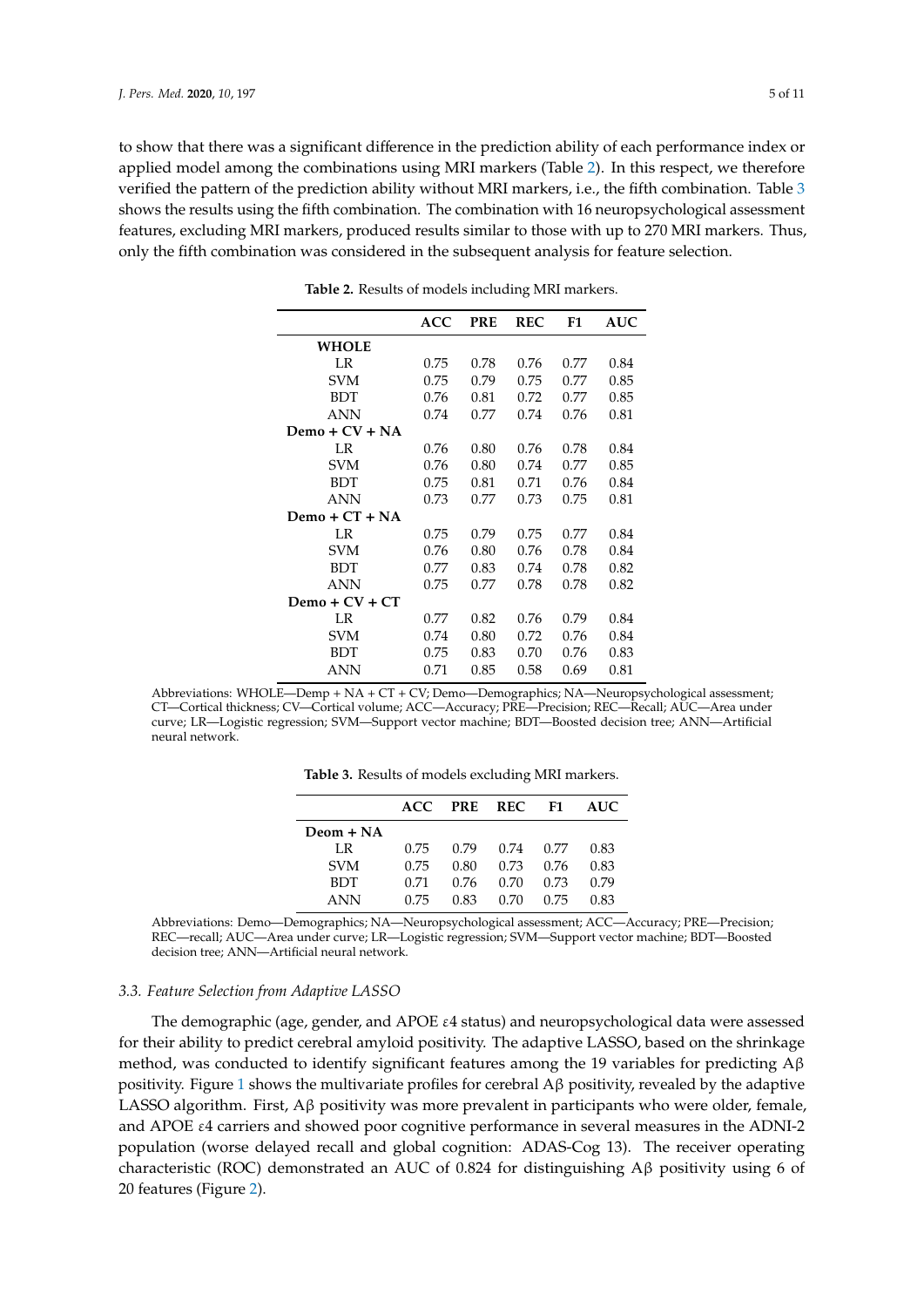<span id="page-5-0"></span>

Figure 1. Multivariate patterns of demographic information and neuropsychological markers predicting cerebral Aβ burden: ADAS13, Alzheimer's disease assessment scale; APOE, ApoE ε4 positivity; positivity; AVLT \_Del, Rey auditory verbal learning test delayed recall; LM\_del, logical memory AVLT \_Del, Rey auditory verbal learning test delayed recall; LM\_del, logical memory delayed recall.

<span id="page-5-1"></span>

**Figure 2.** Receiver operating characteristic (ROC) curve based on the adaptive least absolute **Figure 2.** Receiver operating characteristic (ROC) curve based on the adaptive least absolute shrinkage and selection operator (LASSO) result; AUC, area under the curve.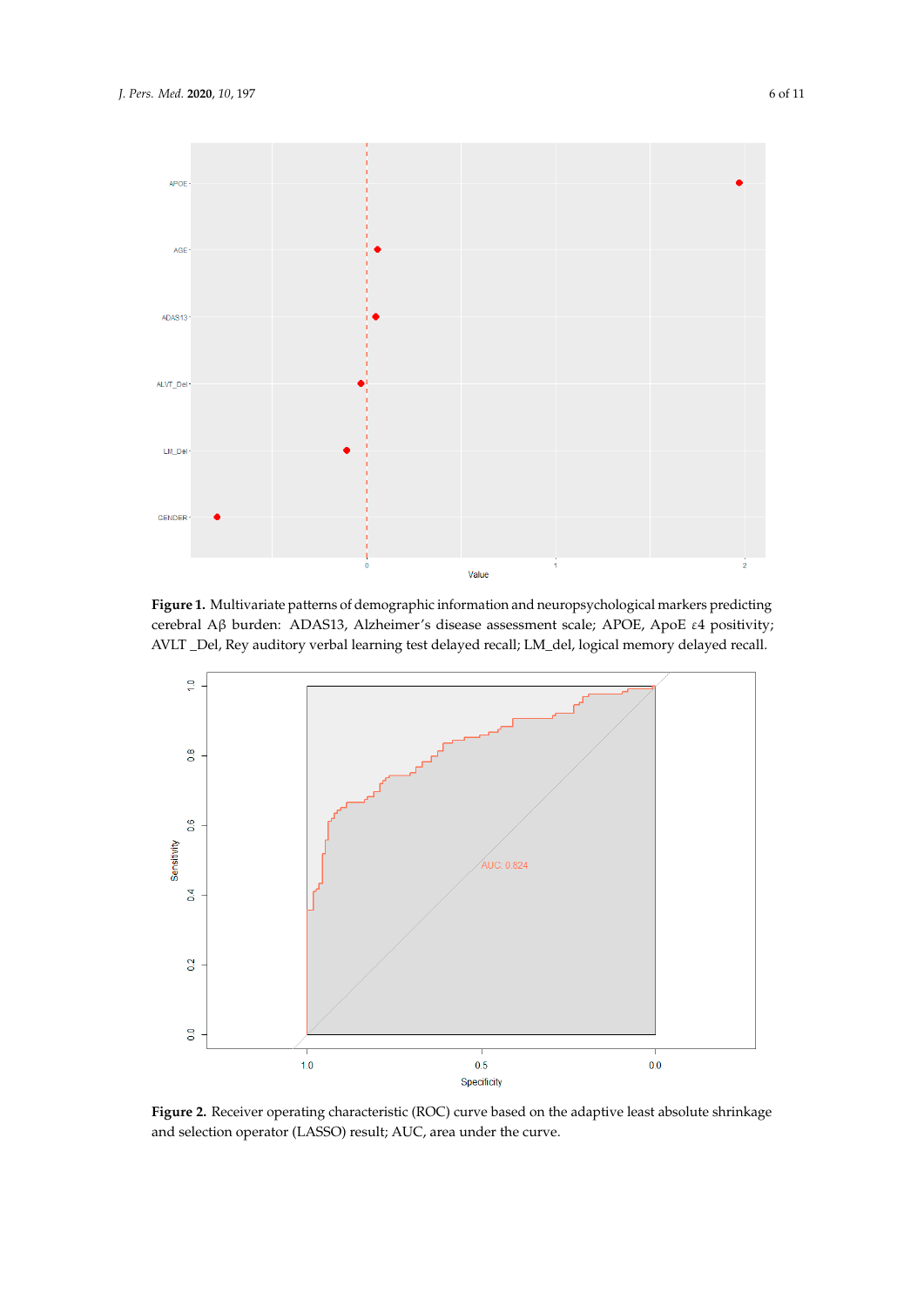#### **4. Discussion**

The present study proposed an ML approach using various classifiers based on demographics, cortical thickness and volume, and neuropsychological performance data to predict cerebral Aβ deposition in the ADNI-2 cohort. The subset using demographics and neuropsychological assessment data demonstrated better cost-efficiency compared to other models including structural MRI data. Therefore, the cost-efficient model was chosen for further analysis, and the adaptive LASSO algorithm was adopted in the feature-selection process, which was the most predictive measure for cerebral  $A\beta$ positivity. Finally, multivariate profiles of cognitive performance and demographics were used to support the explainability of the model.

Although some studies have reported high predictive accuracy for  $A\beta$  positivity based on ML methods, these studies were based on blood biomarkers or combined neuropsychological tests [\[16](#page-8-15)[,17\]](#page-8-16). Only one recent study investigated the predictability of  $\mathbf{A}\beta$  status using neuropsychological assessment based on ML [\[13\]](#page-8-12). To our knowledge, this is one of the first studies to evaluate relative performance using ML models predicting cerebral amyloid status based on several ML algorithms in AD research.

Current findings demonstrate that including structural MRI markers can predict  $A\beta$  positivity with an 85% prediction ability (Demo + CV + NA model using SVM, Table [2\)](#page-4-0) in the ADNI-2 participants. The cost-efficient model (Demo+NA), however, shows similar results (Table [3\)](#page-4-1), leading to the same result using the adaptive LASSO model ( $AUC = 0.85$ ). Given these results, specific neuropsychological measures, even without neuroimaging markers, have practical implications for the prediction of neuropathological biomarkers in AD without invasive methods (i.e., PET or CSF methods).

In the ADNI-2 cohort, age, gender, and APOE  $\varepsilon$ 4 status are significant variables for predicting Aβ positivity. However, education is not a significant indicator. These results are consistent with previous studies [\[43–](#page-10-1)[45\]](#page-10-2). It is remarkable that certain cognitive measures show a higher coefficient for predicting Aβ positivity compared to that of age, which is consistent with previous studies [\[13](#page-8-12)[,46\]](#page-10-3).

As mentioned earlier, most of the studies using ML approaches have focused on the diagnosis and progression of the disease based on limited biomarkers such as volumetric and/or surface-based brain measures, or blood proteins in AD research [\[14,](#page-8-13)[15,](#page-8-14)[47\]](#page-10-4). In that regard, our findings show that ML-based models can predict  $A\beta$  positivity, suggesting a potential application of  $A\beta$  assessment through non-invasive MRI markers. Since the National Institute on Aging and Alzheimer's Association (NIA-AA) research framework has been updated, neuroimaging markers derived from structural MRI scans have been considered as non-specific pieces of information about neuronal injury and neurodegenerative changes in the AD course [\[48\]](#page-10-5). However, our results show that MRI markers may still provide information for AD-specific pathology with a combination of other layers of information, such as demographics and neuropsychological assessments. Given the fact that amyloid PET scans have relatively limited accessibility compared to MRI scans, predicting cerebral Aβ status using MRI scans may be more feasible in the health care system. First, the progress of AD pathology can be predicted during the assessment of other brain diseases with an automated ML algorithm for online structural MRI analysis. Second, it could be an alternative modality for assessing AD-specific pathology if the use of amyloid PET scans is limited.

More importantly, our findings demonstrate that results based on neuropsychological data with demographic data are nearly as accurate as the MRI markers in predicting cerebral  $A\beta$  status. This suggests the following benefits. Given that in most AD-related clinical trials, delayed recall and the global cognition assessment are administrated as screening tools for participants' inclusion, a combination of these tests can be a preliminary tool for predicting Aβ status. For ADAS-Cog, previous studies showed that a poor performance on the test suggested  $A\beta$ -related cognitive decline [\[49\]](#page-10-6) or was suitable for inclusion criteria for clinical trials for the population of those who had  $A\beta1-42$ pathology [\[50\]](#page-10-7). This suggests that ADAS-Cog needs to be considered in clinical trials or clinics in order to detect AD pathology, as well as using the MMSE, which is commonly used to screen for dementia. A deficit in episodic memory, such as poor performance on the AVLT, has previously been widely used to verify cognitive impairment in AD [\[51\]](#page-10-8). In addition, a recent study found that females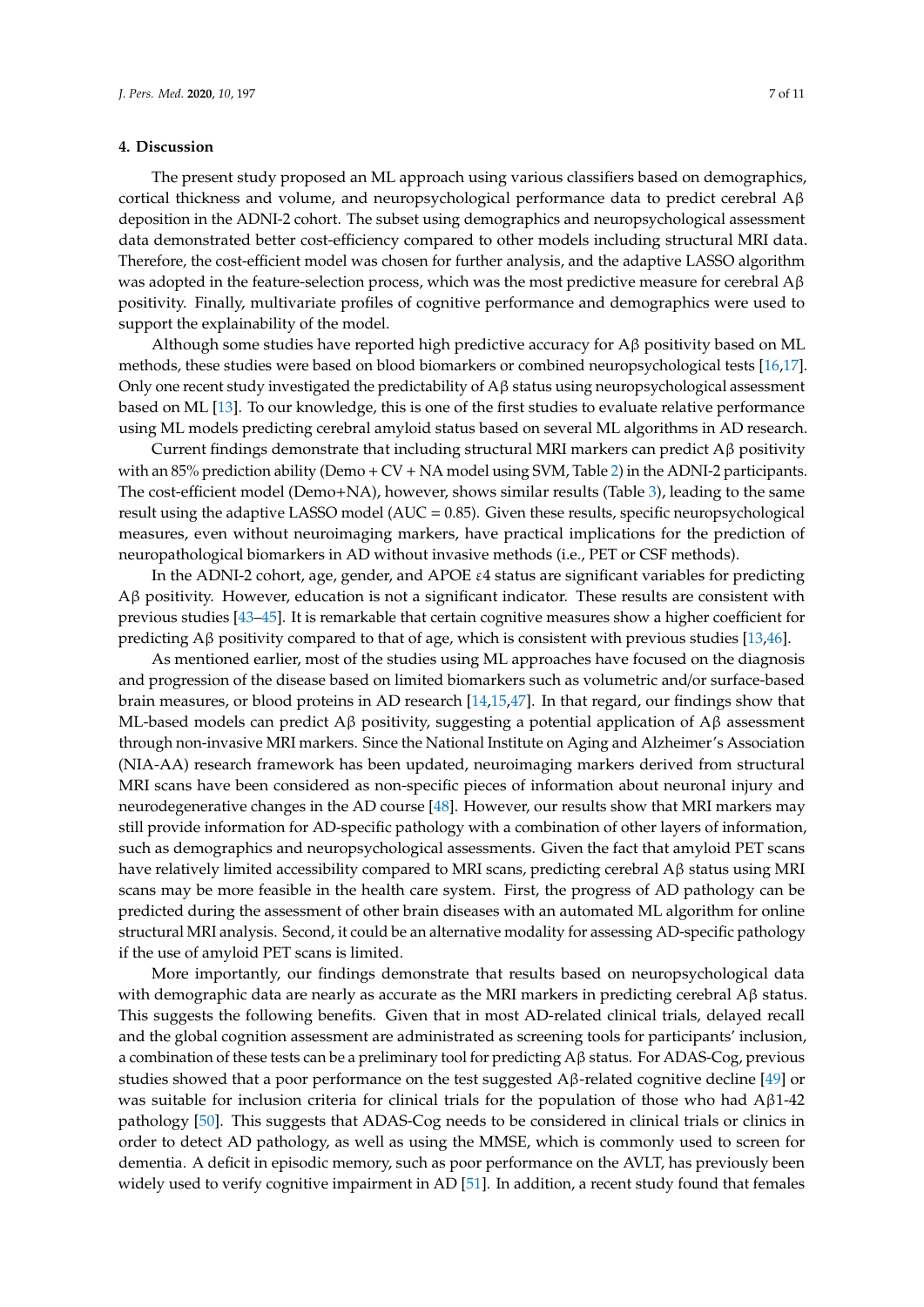with high  $\text{A}\beta$  levels showed faster decline in the verbal list learning test, suggesting that the study supports our results of an adaptive LASSO multivariate profile [\[52\]](#page-10-9). Another episodic memory test, but in a different form, is LM, which is known as a neuropsychological marker for capturing early changes in AD and is also used as a marker for longitudinal cognitive change [\[53,](#page-10-10)[54\]](#page-10-11). Overall, these findings have implications for which tests are useful in finding AD-specific signatures, given the neuropsychological battery. In addition, there are financial advantages of detecting cerebral Aβ without amyloid PET scans, considering the high cost of these scans (USD 5000 per person in the US [\[55\]](#page-10-12)). Moreover, the explainable profile from the adaptive LASSO results can provide clinicians with reliable information about AD-specific pathology.

The current study has several limitations. First, the ADNI population is not representative of the general population because the participants were deliberately selected based on robust inclusion criteria. Moreover, most participants in the ADNI-2 cohort were recruited only from North America. Second, the results were only estimated from a baseline visit; hence, the cross-sectional results are limited for causal assumptions of the input features and the outcome variables. In this regard, 10-fold-cross validation for out-of-sample generalization may support the generalization of the results. Third, since the ADNI participants were recruited according to a robust clinical design for the AD spectrum, applying the implications to general clinics should be conducted with caution. Fourth, the use of limited structural MRI markers may not have enriched the results, suggesting that the consideration of other MRI markers such as resting state functional MRI, hippocampal volume, or T2-weighted image markers needs to be considered for further analysis. Finally, although the results may cause an over-fitting problem regarding the high dimensionality in structural MRI data, the process of dimension reduction was not implemented. Dimension reduction was not performed in order to prevent the loss of information because it was pre-processed by the FreeSurfer suite rather than 2D image data. Undoubtedly, since the feature-selection procedure for the final model serves as a dimensionality reduction, it was assumed that the cost-efficient model could have avoided over-fitting problems. Further research should be validated against various cohort studies and longitudinally designed studies with various other clinical features of AD.

#### **5. Conclusions**

In conclusion, our findings demonstrate that MRI markers using an ML algorithm might predict an abnormal level of  $A\beta$  in an ADNI-2 cohort without invasive methods. The results also show the same prediction ability using a neuropsychological model based on the adaptive LASSO methods, which is cost-efficient compared to conventional neuroimaging methods. The application of these findings may provide us with the opportunity to develop a precise intervention for patients who suffer from dementia. The cost-efficient, non-invasive, and easily accessible aspects of the method could contribute to thorough recruitment for AD clinical trials and serve as an alternative method for patients who have difficulties in undergoing PET scans.

**Author Contributions:** H.K. and J.I. conceptualized the study; H.K. and S.K. designed the experiments; H.K. and S.P. performed data curation; H.K. and S.P. undertook data analyses and wrote the methodology; H.K., S.K., and J.I., performed interpretation of data; H.K. wrote the manuscript. All authors have read and agreed to the published version of the manuscript.

**Funding:** This research was supported by the Ministry of Science and ICT, Korea, under the Information Technology Research Center support program (No. IITP- 2020-2017-0-01630) supervised by the Institute for Information & Communications Technology Promotion (IITP).

**Acknowledgments:** The coinvestigators of the ADNI Research Group are listed elsewhere (http://[adni.loni.usc.ed](http://adni.loni.usc.edu/) [u](http://adni.loni.usc.edu/)/).

**Conflicts of Interest:** The authors declare no conflict of interest.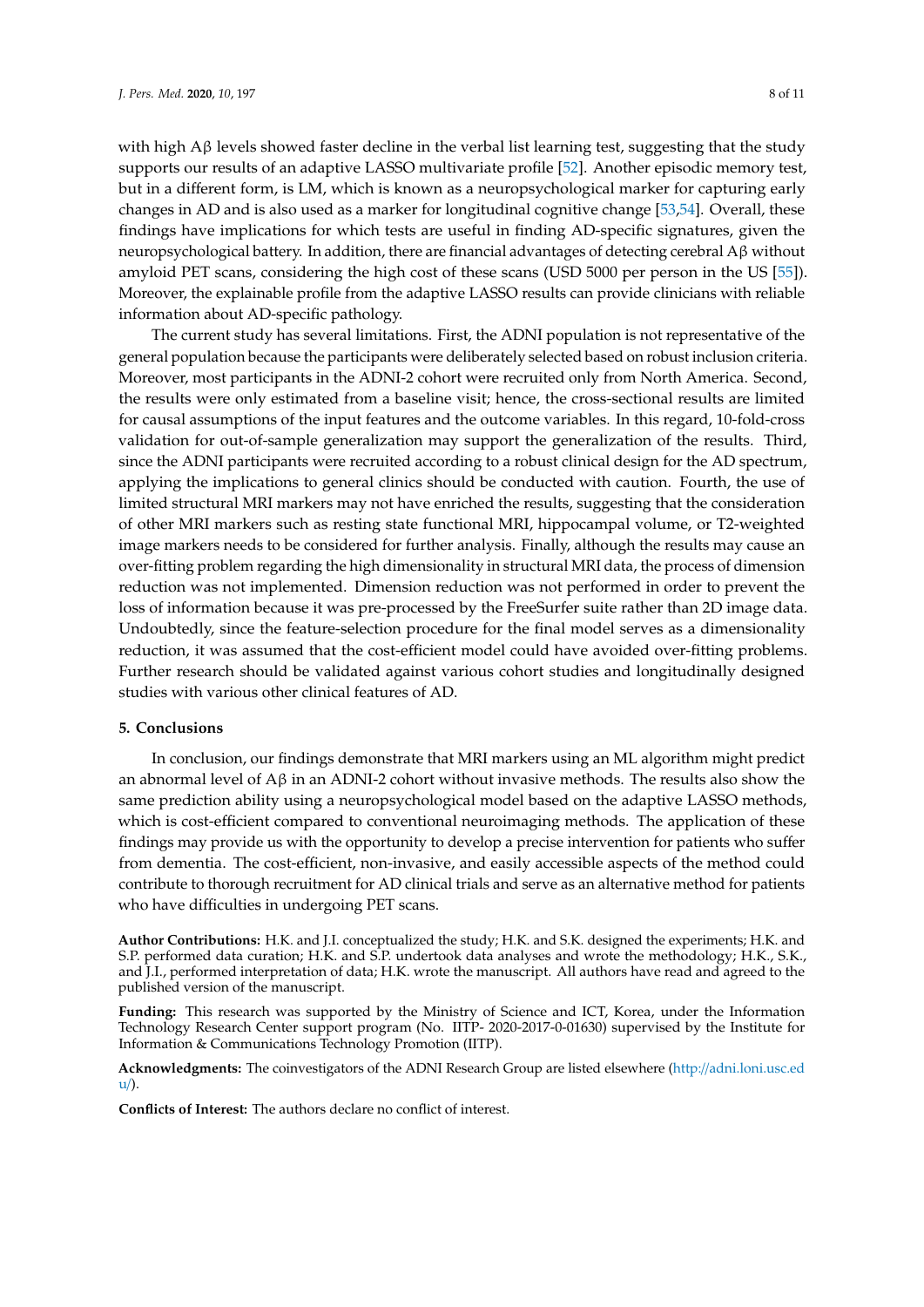### **References**

- <span id="page-8-0"></span>1. World Health Organization. *Dementia: A Public Health Priority*; World Health Organization: Geneva, Switzerland, 2012.
- <span id="page-8-1"></span>2. Alzheimer's Association. 2016 Alzheimer's disease facts and figures. *Alzheimer's Dement.* **2016**, *12*, 459–509. [\[CrossRef\]](http://dx.doi.org/10.1016/j.jalz.2016.03.001)
- <span id="page-8-2"></span>3. Plassman, B.L.; Langa, K.M.; Fisher, G.G.; Heeringa, S.G.; Weir, D.R.; Ofstedal, M.B.; Burke, J.R.; Hurd, M.D.; Potter, G.G.; Rodgers, W.L. Prevalence of dementia in the United States: The aging, demographics, and memory study. *Neuroepidemiology* **2007**, *29*, 125–132. [\[CrossRef\]](http://dx.doi.org/10.1159/000109998) [\[PubMed\]](http://www.ncbi.nlm.nih.gov/pubmed/17975326)
- <span id="page-8-3"></span>4. Frisoni, G.B.; Fox, N.C.; Jack, C.R., Jr.; Scheltens, P.; Thompson, P.M. The clinical use of structural MRI in Alzheimer disease. *Nat. Rev. Neurol.* **2010**, *6*, 67. [\[CrossRef\]](http://dx.doi.org/10.1038/nrneurol.2009.215) [\[PubMed\]](http://www.ncbi.nlm.nih.gov/pubmed/20139996)
- <span id="page-8-4"></span>5. Jack, C.R., Jr.; Knopman, D.S.; Jagust, W.J.; Shaw, L.M.; Aisen, P.S.; Weiner, M.W.; Petersen, R.C.; Trojanowski, J.Q. Hypothetical model of dynamic biomarkers of the Alzheimer's pathological cascade. *Lancet Neurol.* **2010**, *9*, 119–128. [\[CrossRef\]](http://dx.doi.org/10.1016/S1474-4422(09)70299-6)
- <span id="page-8-5"></span>6. Braak, H.; Braak, E. Neuropathological stageing of Alzheimer-related changes. *Acta Neuropathol.* **1991**, *82*, 239–259. [\[CrossRef\]](http://dx.doi.org/10.1007/BF00308809) [\[PubMed\]](http://www.ncbi.nlm.nih.gov/pubmed/1759558)
- <span id="page-8-6"></span>7. Silbert, L.C.; Quinn, J.; Moore, M.; Corbridge, E.; Ball, M.; Murdoch, G.; Sexton, G.; Kaye, J. Changes in premorbid brain volume predict Alzheimer's disease pathology. *Neurology* **2003**, *61*, 487–492. [\[CrossRef\]](http://dx.doi.org/10.1212/01.WNL.0000079053.77227.14) [\[PubMed\]](http://www.ncbi.nlm.nih.gov/pubmed/12939422)
- <span id="page-8-7"></span>8. Jack, C.R., Jr.; Knopman, D.S.; Jagust, W.J.; Petersen, R.C.; Weiner, M.W.; Aisen, P.S.; Shaw, L.M.; Vemuri, P.; Wiste, H.J.; Weigand, S.D. Tracking pathophysiological processes in Alzheimer's disease: An updated hypothetical model of dynamic biomarkers. *Lancet Neurol.* **2013**, *12*, 207–216. [\[CrossRef\]](http://dx.doi.org/10.1016/S1474-4422(12)70291-0)
- <span id="page-8-8"></span>9. Aizenstein, H.J.; Nebes, R.D.; Saxton, J.A.; Price, J.C.; Mathis, C.A.; Tsopelas, N.D.; Ziolko, S.K.; James, J.A.; Snitz, B.E.; Houck, P.R. Frequent amyloid deposition without significant cognitive impairment among the elderly. *Arch. Neurol.* **2008**, *65*, 1509–1517. [\[CrossRef\]](http://dx.doi.org/10.1001/archneur.65.11.1509)
- <span id="page-8-9"></span>10. Mattsson, N.; Zetterberg, H. Alzheimer's disease and CSF biomarkers: Key challenges for broad clinical applications. *Biomark. Med.* **2009**, *3*, 735–737. [\[CrossRef\]](http://dx.doi.org/10.2217/bmm.09.65)
- <span id="page-8-10"></span>11. Curiel, R.E.; Loewenstein, D.; Crocco, E.; Greig-Custo, M.; Rodriquez, R.; Czaja, S.; Rosado, M.; Barker, W.W.; Duara, R. A novel measure of cognitive change in preclinical Alzheimer's disease and its physiological correlates in normal and MCI elderly. *Alzheimer's Dement. J. Alzheimer's Assoc.* **2015**, *11*, P822. [\[CrossRef\]](http://dx.doi.org/10.1016/j.jalz.2015.06.1822)
- <span id="page-8-11"></span>12. Schindler, S.E.; Jasielec, M.S.; Weng, H.; Hassenstab, J.J.; Grober, E.; McCue, L.M.; Morris, J.C.; Holtzman, D.M.; Xiong, C.; Fagan, A.M. Neuropsychological measures that detect early impairment and decline in preclinical Alzheimer disease. *Neurobiol. Aging* **2017**, *56*, 25–32. [\[CrossRef\]](http://dx.doi.org/10.1016/j.neurobiolaging.2017.04.004) [\[PubMed\]](http://www.ncbi.nlm.nih.gov/pubmed/28482211)
- <span id="page-8-12"></span>13. Ko, H.; Ihm, J.-J.; Kim, H.-G.; Alzheimer's Disease Neuroimaging Initiative. Cognitive Profiling Related to Cerebral Amyloid Beta Burden Using Machine Learning Approaches. *Front. Aging Neurosci.* **2019**, *11*, 95. [\[CrossRef\]](http://dx.doi.org/10.3389/fnagi.2019.00095)
- <span id="page-8-13"></span>14. Moradi, E.; Pepe, A.; Gaser, C.; Huttunen, H.; Tohka, J.; Alzheimer's Disease Neuroimaging Initiative. Machine learning framework for early MRI-based Alzheimer's conversion prediction in MCI subjects. *Neuroimage* **2015**, *104*, 398–412. [\[CrossRef\]](http://dx.doi.org/10.1016/j.neuroimage.2014.10.002)
- <span id="page-8-14"></span>15. Salvatore, C.; Cerasa, A.; Battista, P.; Gilardi, M.C.; Quattrone, A.; Castiglioni, I. Magnetic resonance imaging biomarkers for the early diagnosis of Alzheimer's disease: A machine learning approach. *Front. Neurosci.* **2015**, *9*, 307. [\[CrossRef\]](http://dx.doi.org/10.3389/fnins.2015.00307)
- <span id="page-8-15"></span>16. Burnham, S.; Faux, N.; Wilson, W.; Laws, S.; Ames, D.; Bedo, J.; Bush, A.; Doecke, J.; Ellis, K.; Head, R. A blood-based predictor for neocortical Aβ burden in Alzheimer's disease: Results from the AIBL study. *Mol. Psychiatry* **2014**, *19*, 519. [\[CrossRef\]](http://dx.doi.org/10.1038/mp.2013.40)
- <span id="page-8-16"></span>17. Haghighi, M.; Smith, A.; Morgan, D.; Small, B.; Huang, S. Identifying cost-effective predictive rules of amyloid-β level by integrating neuropsychological tests and plasma-based markers. *J. Alzheimer's Dis.* **2015**, *43*, 1261–1270. [\[CrossRef\]](http://dx.doi.org/10.3233/JAD-140705)
- <span id="page-8-17"></span>18. Becker, J.A.; Hedden, T.; Carmasin, J.; Maye, J.; Rentz, D.M.; Putcha, D.; Fischl, B.; Greve, D.N.; Marshall, G.A.; Salloway, S. Amyloid-β associated cortical thinning in clinically normal elderly. *Ann. Neurol.* **2011**, *69*, 1032–1042. [\[CrossRef\]](http://dx.doi.org/10.1002/ana.22333)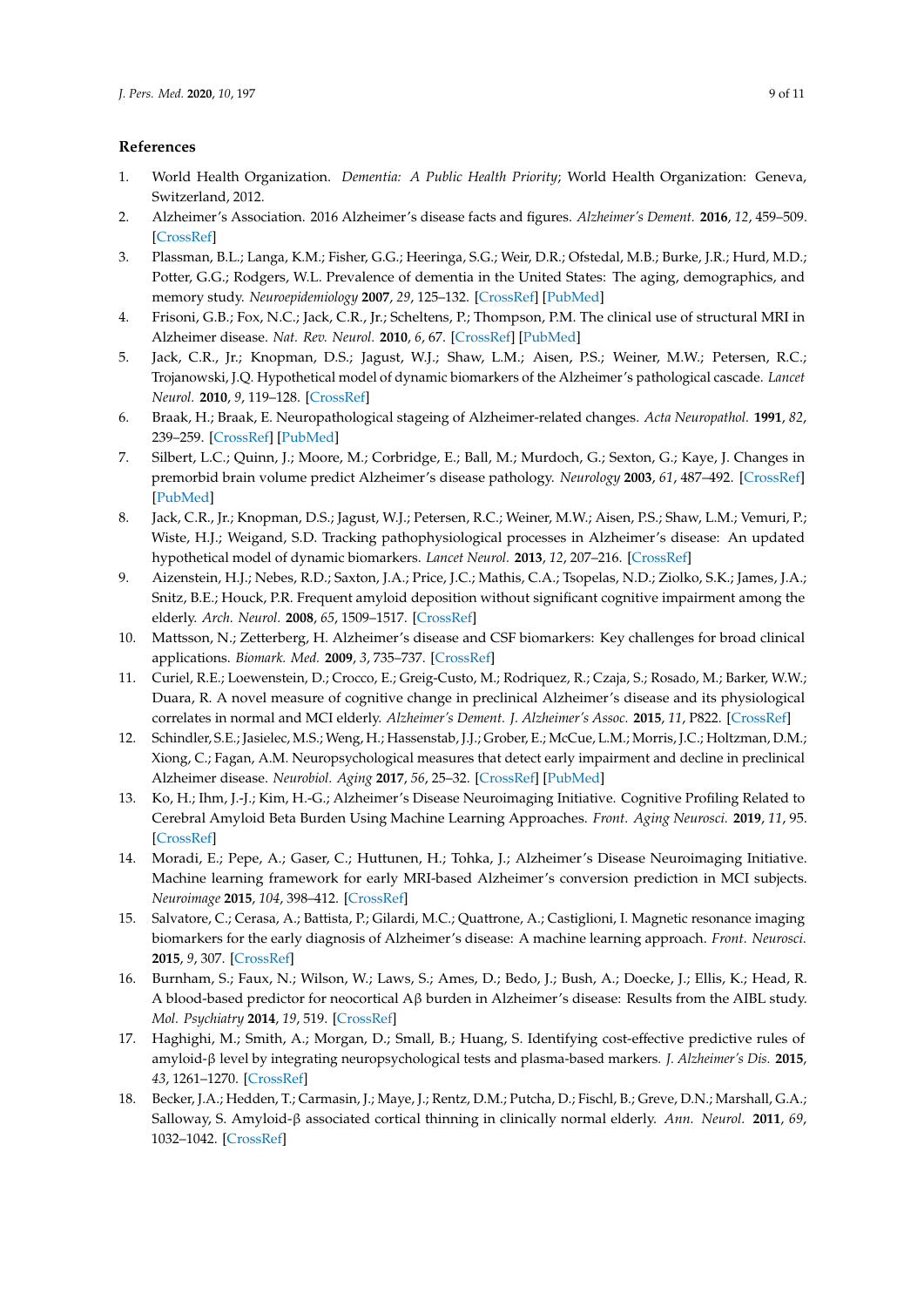- <span id="page-9-0"></span>19. Storandt, M.; Mintun, M.A.; Head, D.; Morris, J.C. Cognitive decline and brain volume loss as signatures of cerebral amyloid-β peptide deposition identified with Pittsburgh compound B: Cognitive decline associated with Aβ deposition. *Arch. Neurol.* **2009**, *66*, 1476–1481. [\[CrossRef\]](http://dx.doi.org/10.1001/archneurol.2009.272)
- <span id="page-9-1"></span>20. Petersen, R.C.; Aisen, P.; Beckett, L.A.; Donohue, M.; Gamst, A.; Harvey, D.J.; Jack, C.; Jagust, W.; Shaw, L.; Toga, A. Alzheimer's disease neuroimaging initiative (ADNI): Clinical characterization. *Neurology* **2010**, *74*, 201–209. [\[CrossRef\]](http://dx.doi.org/10.1212/WNL.0b013e3181cb3e25)
- <span id="page-9-2"></span>21. Wechsler, D. *WMS-R: Wechsler Memory Scale—Revised Manual*; Psychological Corp., Harcourt Brace Jovanovich: London, UK, 1987.
- <span id="page-9-3"></span>22. Dubois, B.; Feldman, H.H.; Jacova, C.; DeKosky, S.T.; Barberger-Gateau, P.; Cummings, J.; Delacourte, A.; Galasko, D.; Gauthier, S.; Jicha, G. Research criteria for the diagnosis of Alzheimer's disease: Revising the NINCDS–ADRDA criteria. *Lancet Neurol.* **2007**, *6*, 734–746. [\[CrossRef\]](http://dx.doi.org/10.1016/S1474-4422(07)70178-3)
- <span id="page-9-4"></span>23. McKhann, G.; Drachman, D.; Folstein, M.; Katzman, R.; Price, D.; Stadlan, E.M. Clinical diagnosis of Alzheimer's disease Report of the NINCDS-ADRDA Work Group\* under the auspices of Department of Health and Human Services Task Force on Alzheimer's Disease. *Neurology* **1984**, *34*, 939. [\[CrossRef\]](http://dx.doi.org/10.1212/WNL.34.7.939)
- <span id="page-9-5"></span>24. Alzheimer's Disease Neuroimaging Initiative (ADNI). Available online: http://[adni.loni.usc.edu](http://adni.loni.usc.edu) (accessed on 1 August 2020).
- <span id="page-9-6"></span>25. Landau, S.M.; Breault, C.; Joshi, A.D.; Pontecorvo, M.; Mathis, C.A.; Jagust, W.J.; Mintun, M.A. Amyloid-β imaging with Pittsburgh compound B and florbetapir: Comparing radiotracers and quantification methods. *J. Nucl. Med. O*ff*. Publ. Soc. Nucl. Med.* **2013**, *54*, 70. [\[CrossRef\]](http://dx.doi.org/10.2967/jnumed.112.109009)
- <span id="page-9-7"></span>26. Landau, S.M.; Mintun, M.A.; Joshi, A.D.; Koeppe, R.A.; Petersen, R.C.; Aisen, P.S.; Weiner, M.W.; Jagust, W.J.; Alzheimer's Disease Neuroimaging Initiative. Amyloid deposition, hypometabolism, and longitudinal cognitive decline. *Ann. Neurol.* **2012**, *72*, 578–586. [\[CrossRef\]](http://dx.doi.org/10.1002/ana.23650)
- <span id="page-9-8"></span>27. Joshi, A.; Koeppe, R.A.; Fessler, J.A. Reducing between scanner differences in multi-center PET studies. *Neuroimage* **2009**, *46*, 154–159. [\[CrossRef\]](http://dx.doi.org/10.1016/j.neuroimage.2009.01.057)
- <span id="page-9-9"></span>28. FreeSurfer. Available online: http://[surfer.nmr.mgh.harvard.edu](http://surfer.nmr.mgh.harvard.edu) (accessed on 8 August 2020).
- <span id="page-9-10"></span>29. Florbetapir Processing Methods. Available online: https://[adni.bitbucket.io](https://adni.bitbucket.io/reference/docs/UCBERKELEYAV45/UCBERKELEY_AV45_Methods_12.03.15.pdf)/reference/docs/UCBERKELEYA V45/[UCBERKELEY\\_AV45\\_Methods\\_12.03.15.pdf](https://adni.bitbucket.io/reference/docs/UCBERKELEYAV45/UCBERKELEY_AV45_Methods_12.03.15.pdf) (accessed on 8 August 2020).
- <span id="page-9-11"></span>30. Alzheimer's Disease Neuroimaging Initiative (ADNI). Centers and Cores. Available online: http://[adni.loni.](http://adni.loni.usc.edu/about/centers-cores/mri-core) usc.edu/about/[centers-cores](http://adni.loni.usc.edu/about/centers-cores/mri-core)/mri-core (accessed on 8 August 2020).
- <span id="page-9-12"></span>31. Hartig, M.; Truran-Sacrey, D.; Raptentsetsang, S.; Simonson, A.; Mezher, A.; Schuff, N.; Weiner, M. *UCSF Freesurfer Methods*; ADNI Alzheimers Disease Neuroimaging Initiative: San Francisco, CA, USA, 2014.
- <span id="page-9-13"></span>32. Folstein, M.F.; Folstein, S.E.; McHugh, P.R. "Mini-mental state": A practical method for grading the cognitive state of patients for the clinician. *J. Psychiatr. Res.* **1975**, *12*, 189–198. [\[CrossRef\]](http://dx.doi.org/10.1016/0022-3956(75)90026-6)
- <span id="page-9-14"></span>33. Mohs, R.C.; Knopman, D.; Petersen, R.C.; Ferris, S.H.; Ernesto, C.; Grundman, M.; Sano, M.; Bieliauskas, L.; Geldmacher, D.; Clark, C. Development of cognitive instruments for use in clinical trials of antidementia drugs: Additions to the Alzheimer's Disease Assessment Scale that broaden its scope. *Alzheimer Dis. Assoc. Disord.* **1997**, *11*, S13–S21. [\[CrossRef\]](http://dx.doi.org/10.1097/00002093-199700112-00003)
- <span id="page-9-15"></span>34. Rey, A. *The Clinical Examination in Psychology*; Universitaires de France: Paris, France, 1964.
- <span id="page-9-16"></span>35. Kaplan, E. *The Assessment of Aphasia and Related Disorders*; Lippincott Williams & Wilkins: Philadelphia, PA, USA, 1983; Volume 2.
- <span id="page-9-17"></span>36. Reitan, R.M.; Wolfson, D. The Halstead-Reitan Neuropsychological Test Battery. In *The Neuropsychology Handbook: Behavioral and Clinical Perspectives*; Wedding, D., Horton, A.M., Jr., Webster, J.S., Eds.; Springer Publishing Co.: Berlin/Heidelberg, Germany, 1986; pp. 134–160.
- <span id="page-9-18"></span>37. Morris, J.; Heyman, A.; Mohs, R.; Hughes, J.; Van Belle, G.; Fillenbaum, G.; Mellits, E.; Clark, C. The consortium to establish a registry for Alzheimer's disease (CERAD): I. Clinical and neuropsychological assessment of Alzheimer's disease. *Neurology* **1989**, *39*, 1159.
- <span id="page-9-19"></span>38. Grober, E.; Sliwinsk, M.; Korey, S.R. Development and validation of a model for estimating premorbid verbal intelligence in the elderly. *J. Clin. Exp. Neuropsychol.* **1991**, *13*, 933–949. [\[CrossRef\]](http://dx.doi.org/10.1080/01688639108405109)
- <span id="page-9-20"></span>39. Cawley, G.C.; Talbot, N.L. On over-fitting in model selection and subsequent selection bias in performance evaluation. *J. Mach. Learn. Res.* **2010**, *11*, 2079–2107.
- <span id="page-9-21"></span>40. Zou, H. The adaptive lasso and its oracle properties. *J. Am. Stat. Assoc.* **2006**, *101*, 1418–1429. [\[CrossRef\]](http://dx.doi.org/10.1198/016214506000000735)
- <span id="page-9-22"></span>41. Tikhonov, A.N. On the stability of inverse problems. *Dokl. Akad. Nauk SSSR* **1943**, *39*, 195–198.